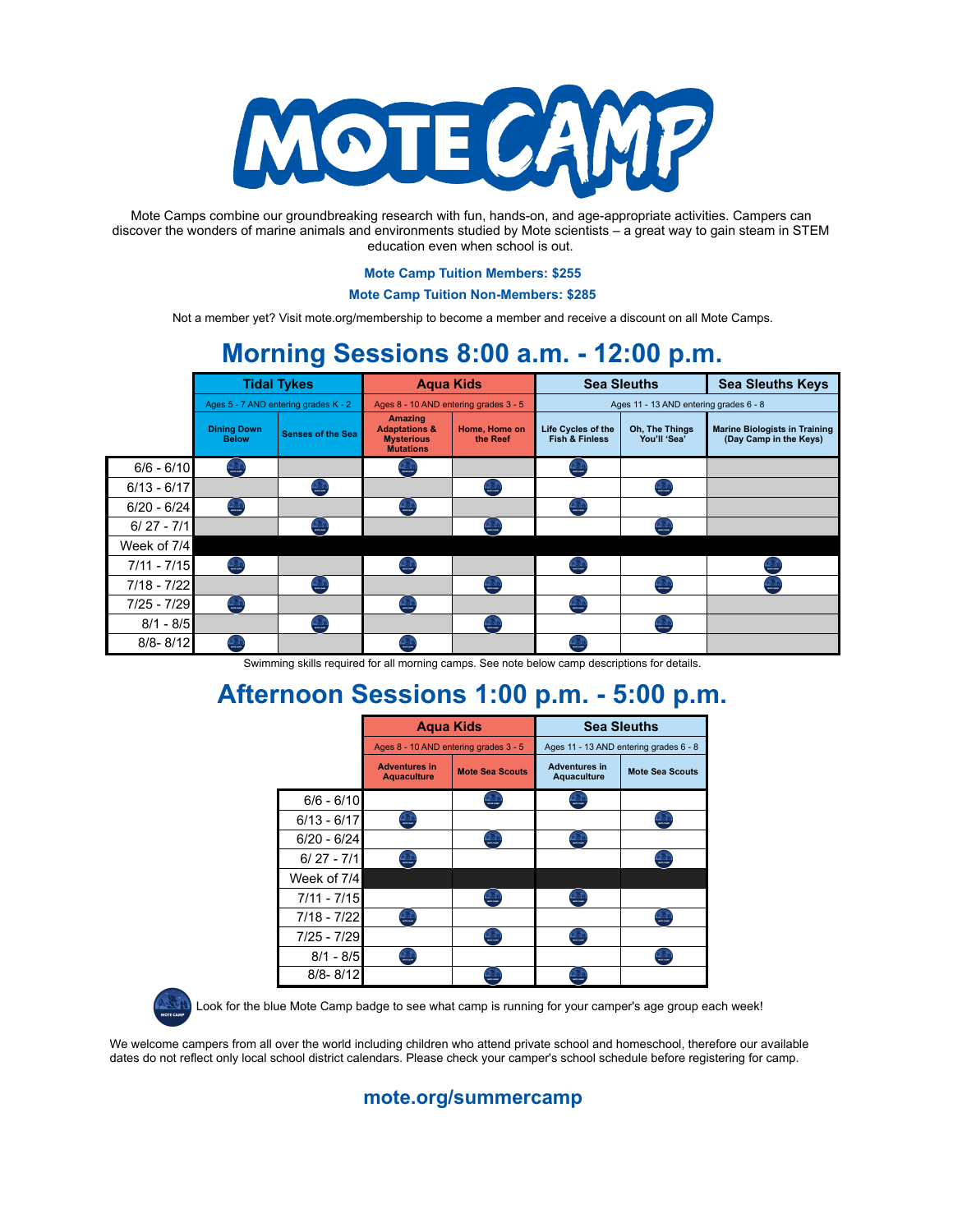| <b>Tidal Tykes</b>                              |                                                                                                                                                                                                                                                                                                                                                                                    |  |
|-------------------------------------------------|------------------------------------------------------------------------------------------------------------------------------------------------------------------------------------------------------------------------------------------------------------------------------------------------------------------------------------------------------------------------------------|--|
| Ages 5 - 7 AND entering grades K - 2            |                                                                                                                                                                                                                                                                                                                                                                                    |  |
| MORNING SESSIONS ONLY - 8:00 a.m. to 12:00 p.m. |                                                                                                                                                                                                                                                                                                                                                                                    |  |
| <b>Dining Down Below</b>                        | Munch, Chomp, and Slurp! This week, campers will learn all about animal diets. Through exploration of<br>Mote Aquarium and a variety of activities, campers will learn how and what animals in the ocean eat<br>and where each one falls in our ocean food web. This camp is something you can sink your teeth into!                                                               |  |
| Senses of the Sea                               | How do fish smell? Or touch? Come spend the week at Mote and explore the senses of the sea.<br>Campers will use their own senses to discover how different ocean animals use theirs to hunt, find a<br>mate, and survive! While visiting Mote Aquarium and participating in age appropriate, hands-on<br>activities, campers will become fully immersed in this senseational camp! |  |

| <b>Agua Kids</b>                                                                       |                                                                                                                                                                                                                                                                                                                                                                                                                                                                                                                                                                                                                         |  |  |
|----------------------------------------------------------------------------------------|-------------------------------------------------------------------------------------------------------------------------------------------------------------------------------------------------------------------------------------------------------------------------------------------------------------------------------------------------------------------------------------------------------------------------------------------------------------------------------------------------------------------------------------------------------------------------------------------------------------------------|--|--|
| Ages 8 - 10 AND entering grades 3 - 5                                                  |                                                                                                                                                                                                                                                                                                                                                                                                                                                                                                                                                                                                                         |  |  |
| MORNING SESSIONS - 8:00 a.m. to 12:00 p.m.                                             |                                                                                                                                                                                                                                                                                                                                                                                                                                                                                                                                                                                                                         |  |  |
| <b>Amazing Adaptations &amp;</b><br><b>Mysterious Mutations</b>                        | Creative camouflage, funny faces, bizarre behaviors and much more! This week's theme will examine<br>the amazing and mysterious world beneath the sea. Exploration of Mote Aquarium and Sarasota Bay<br>will allow campers to discover adaptations and mutations of ocean animals. Through hands-on<br>activities campers will learn how these animals use their adaptations to survive and thrive in the ocean.<br>Warning: some things may be more mysterious than others!                                                                                                                                            |  |  |
| Home, Home on the Reef                                                                 | Are you from Florida? If you're not, that's okay, some of our wildlife isn't from Florida either! This week'<br>s theme will introduce campers to the idea of native versus invasive species. Campers will explore<br>Mote Aquarium and Sarasota Bay to discover which animals call this place home. Hands-on activities<br>also allow campers to differentiate between the native and invasive species we will be learning about,<br>and the impacts these species have on their homes.                                                                                                                                |  |  |
| AFTERNOON SESSIONS - 12:00 p.m. to 5:00 p.m.                                           |                                                                                                                                                                                                                                                                                                                                                                                                                                                                                                                                                                                                                         |  |  |
| <b>Adventures in Aquaculture</b><br>(Thursday field trip to MAP,<br>see note in below) | What if we could see into the future? What if we could change the world? Campers will become<br>researchers for the week, exploring Mote's studies on sustainable aquaculture, coral gene banking, red<br>tide mitigation, and more. Throughout the camp they will investigate by conducting labs and designing<br>their own experiments. For the very first time, campers will take a field trip to Mote's very own<br>Aquaculture Research Park (MAP), where they will get hands-on experience with real scientific tools<br>while learning about the future of our ocean and the animals that live in it! *SEE NOTE* |  |  |
| Mote Sea Scouts                                                                        | An exploration has been launched and Mote needs your help to take on its missions, are you up for the<br>challenge? Campers will be exploring a new ocean mission every day where they will master themes<br>like oceanography, conservation, and more! They will be immersed in hands-on activities, experiments<br>and research each day to gain knowledge. Once their mission is complete a badge will be gifted in their<br>honor. Do you think you are up for a Mote Mission?                                                                                                                                      |  |  |

| <b>Sea Sleuths</b>                                                                     |                                                                                                                                                                                                                                                                                                                                                                                                                                                                                                                                                                                                                         |  |
|----------------------------------------------------------------------------------------|-------------------------------------------------------------------------------------------------------------------------------------------------------------------------------------------------------------------------------------------------------------------------------------------------------------------------------------------------------------------------------------------------------------------------------------------------------------------------------------------------------------------------------------------------------------------------------------------------------------------------|--|
| Ages 11 - 13 AND entering grades 6 - 8                                                 |                                                                                                                                                                                                                                                                                                                                                                                                                                                                                                                                                                                                                         |  |
| MORNING SESSIONS - 8:00 a.m. to 12:00 p.m.                                             |                                                                                                                                                                                                                                                                                                                                                                                                                                                                                                                                                                                                                         |  |
| Life Cycles of the Fish &<br><b>Finless</b>                                            | From larvae to adults, animal life cycles are elaborate and fascinating. Campers will become sleuths<br>this week to discover the complex stages of different ocean animals' lives. During hands-on activities<br>and water excursions, campers will discover the importance of each phase of the cycle and how<br>animals have adapted to survive. Life cycles of the fish and finless aren't always a happy tune!                                                                                                                                                                                                     |  |
| Oh, The Things You'll<br>ʻSea'                                                         | Calling all young scientists! During this week's theme, campers will become scientists for the week to<br>discover the biodiversity of Sarasota Bay. They will learn what animals call it home, how they survive<br>living together and how human impacts affect biodiversity. Through water excursions, exploration and<br>activities, campers will be comparing the biodiversity of different parts of the ocean. What do you think<br>you will 'sea' this week?                                                                                                                                                      |  |
| AFTERNOON SESSIONS - 12:00 p.m. to 5:00 p.m.                                           |                                                                                                                                                                                                                                                                                                                                                                                                                                                                                                                                                                                                                         |  |
| <b>Adventures in Aquaculture</b><br>(Thursday field trip to MAP,<br>see note in below) | What if we could see into the future? What if we could change the world? Campers will become<br>researchers for the week, exploring Mote's studies on sustainable aquaculture, coral gene banking, red<br>tide mitigation, and more. Throughout the camp they will investigate by conducting labs and designing<br>their own experiments. For the very first time, campers will take a field trip to Mote's very own<br>Aquaculture Research Park (MAP), where they will get hands-on experience with real scientific tools<br>while learning about the future of our ocean and the animals that live in it! *SEE NOTE* |  |
| Mote Sea Scouts                                                                        | An exploration has been launched and Mote needs your help to take on its missions, are you up for the<br>challenge? Campers will be exploring a new ocean mission every day where they will master themes<br>like oceanography, conservation, and more! They will be immersed in hands-on activities, experiments<br>and research each day to gain knowledge. Once their mission is complete a badge will be gifted in their<br>honor. Do you think you are up for a Mote Mission?                                                                                                                                      |  |